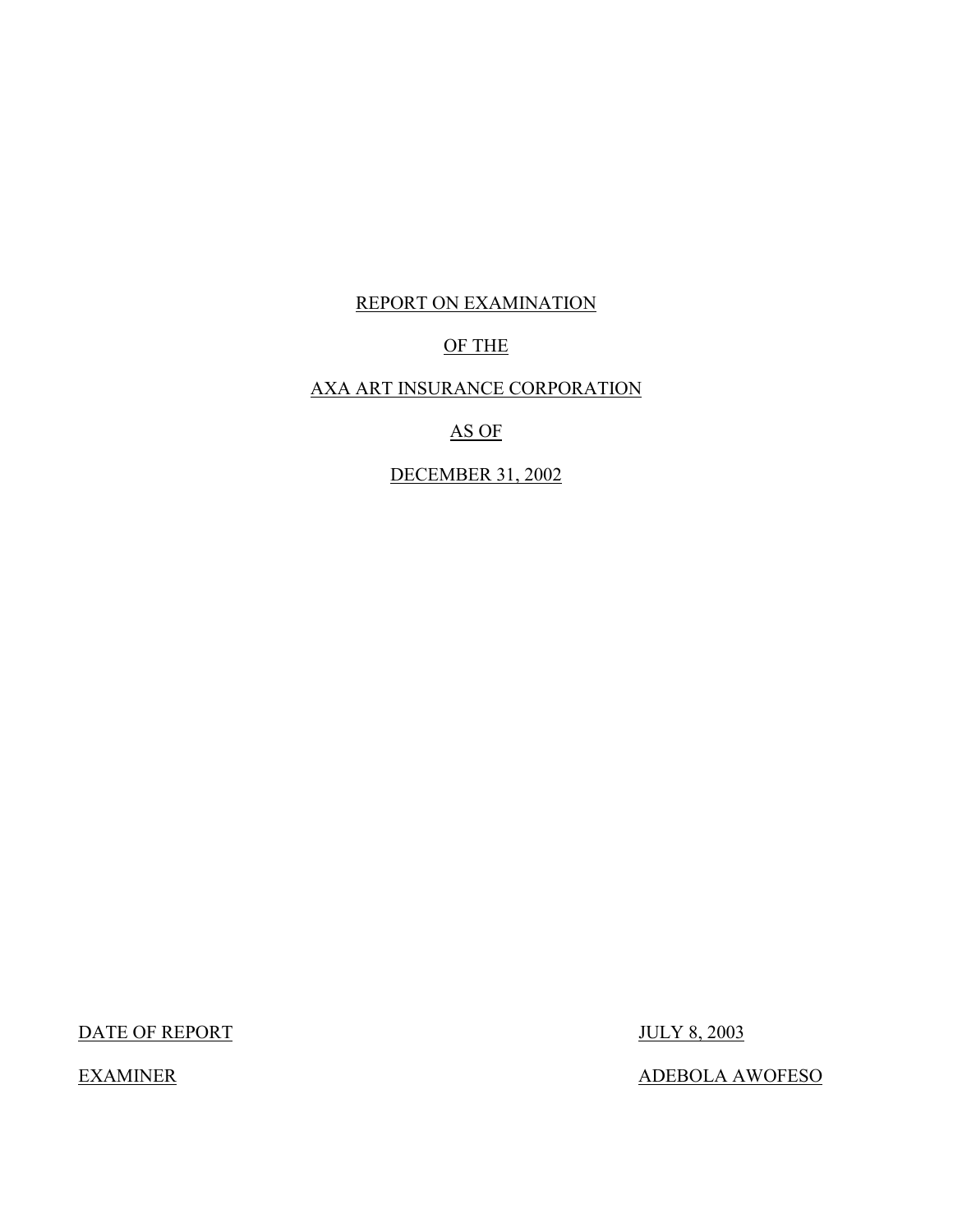### TABLE OF CONTENTS

| <b>ITEM</b> |                                                                                                                                                                                                                                                  | PAGE NO.                                        |
|-------------|--------------------------------------------------------------------------------------------------------------------------------------------------------------------------------------------------------------------------------------------------|-------------------------------------------------|
| 1.          | Scope of examination                                                                                                                                                                                                                             | $\overline{2}$                                  |
| 2.          | Description of company                                                                                                                                                                                                                           | 3                                               |
|             | A.<br>Management<br>Territory and plan of operation<br>B <sub>1</sub><br>$C_{\cdot}$<br>Reinsurance<br>D.<br>Holding company system<br>Ε.<br>Abandoned property law<br>Accounts and records<br>$F_{\cdot}$<br>G.<br>Significant operating ratios | $\mathfrak{Z}$<br>5<br>6<br>8<br>10<br>11<br>12 |
| 3.          | <b>Financial statements</b>                                                                                                                                                                                                                      | 14                                              |
|             | Balance sheet<br>A.<br><b>B.</b><br>Underwriting and investment exhibit<br>$C_{\cdot}$<br>Capital and surplus account                                                                                                                            | 14<br>16<br>17                                  |
| 4.          | Losses and loss adjustment expenses                                                                                                                                                                                                              | 18                                              |
| 5.          | Market conduct activities                                                                                                                                                                                                                        | 18                                              |
| 6.          | Compliance with prior report on examination                                                                                                                                                                                                      | 19                                              |
| 7.          | Summary of comments and recommendations                                                                                                                                                                                                          | 20                                              |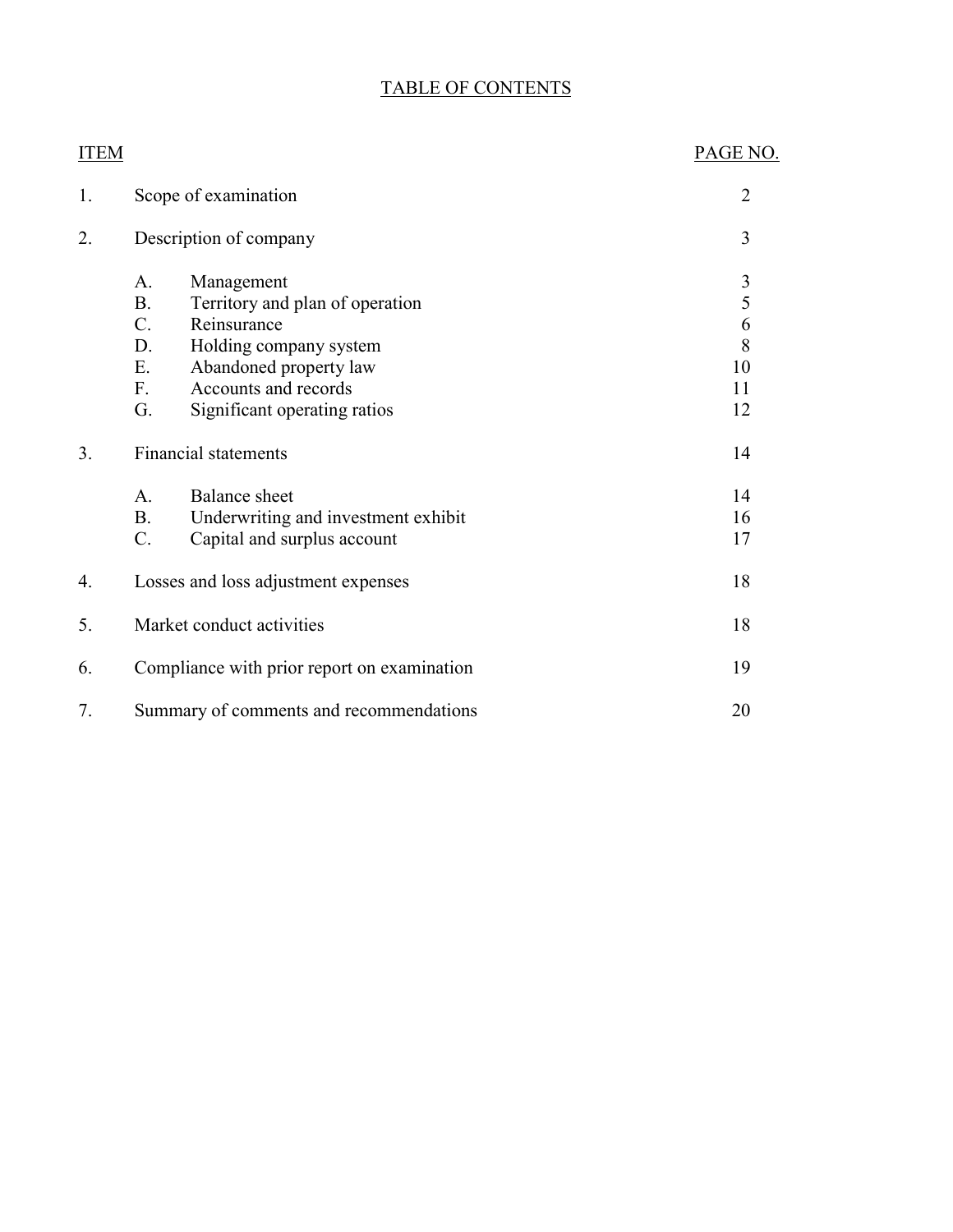

STATE OF NEW YORK INSURANCE DEPARTMENT 25 BEAVER STREET NEW YORK, NEW YORK 10004

George E. Pataki Gregory V. Serio Care and Superintendent Superintendent Covernment Covernment Covernment Covernment Covernment Covernment Covernment Covernment Covernment Covernment Covernment Covernment Covernment Covern

Superintendent

July 8, 2003

Honorable Gregory V. Serio Superintendent of Insurance Albany, New York 12257

Sir:

 Pursuant to the requirements of the New York Insurance Law, and in compliance with the instructions contained in Appointment Number 22006 dated February 10, 2003 attached hereto, I have made an examination into the condition and affairs of AXA Art Insurance Corporation as of December 31, 2002, and submit the following report thereon.

The examination was conducted at the Company's administrative offices located at 4 West 58<sup>th</sup> Street, New York, N.Y. 10019.

Wherever the designation "the Company" appears herein without qualification, it should be understood to indicate AXA Art Insurance Corporation.

Wherever the term "Department" appears herein without qualification, it should be understood to mean the New York Insurance Department.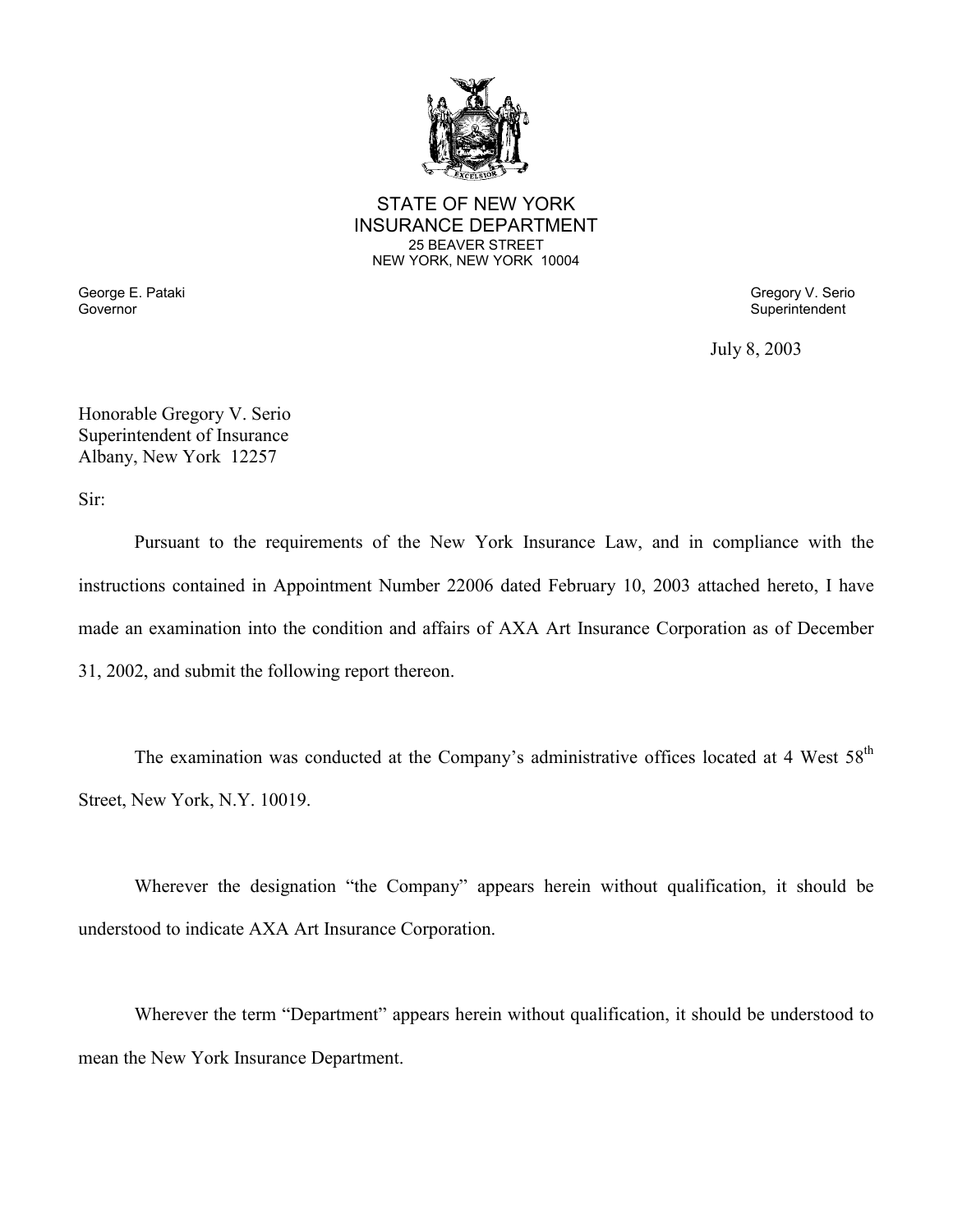### 1. **SCOPE OF EXAMINATION**

<span id="page-3-0"></span>The previous examination was conducted as of December 31, 1998. This examination covered the four-year period from January 1, 1999 through December 31, 2002. Transactions occurring subsequent to this period were reviewed where deemed appropriate by the examiner.

 The examination comprised a complete verification of assets and liabilities as of December 31, necessary to accomplish such analysis or verification and utilized, to the extent considered appropriate, 2002. The examination included a review of income, disbursements and company records deemed work performed by the Company's independent public accountants. A review or audit was also made of the following items as called for in the Examiners Handbook of the National Association of Insurance Commissioners:

> History of Company Management and control Corporate records Fidelity bond and other insurance Territory and plan of operation Growth of Company Business in force by states Loss experience Reinsurance Accounts and records Financial statements

A review was also made to ascertain what action was taken by the Company with regard to comments and recommendations contained in the prior report on organization.

This report on examination is confined to financial statements and comments on those matters, which involve departures from laws, regulations or rules, or which are deemed to require explanation or description.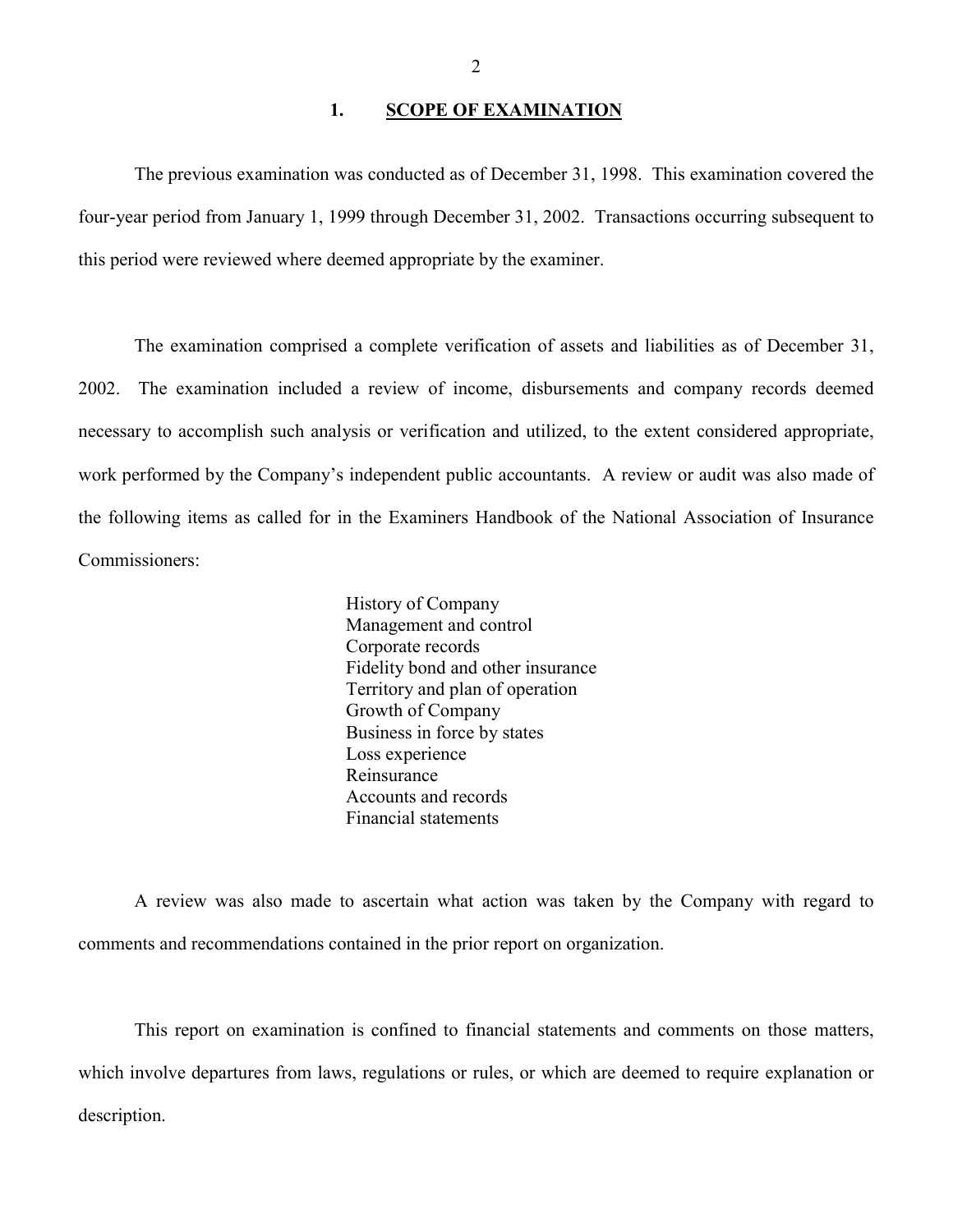### **2. DESCRIPTION OF COMPANY**

<span id="page-4-0"></span>AXA Art Insurance Corporation, formerly AXA Nordstern Art Insurance Corporation was incorporated under the laws of the State of New York on September 17, 1986, under the original name of Nordstern Insurance Company of America and commenced business on February 9, 1987. Its capital paid in is \$3,000,000 consisting of 3,000 shares of common stock at \$1,000 par value per share and its gross paid in and contributed surplus is \$6,500,000.

### A. Management

 Pursuant to the Company's charter and by-laws, management of the Company is vested in a board of directors consisting of not less than thirteen nor more than twenty-one members. The board met four times during each calendar year. At December 31, 2002, the board of directors was comprised of the following thirteen members:

New York, NY AXA Financial

Alexander T. Ercklentz Senior Partner,

Cologne, Germany

Dr. Lois de Menil Philanthropist New York, NY

#### Name and Residence Principal Business Affiliation

Christopher M. Condron President & Chief Executive Officer,

Greenwich, CT Brown Brothers Harriman & Co.

Dr. Ulrich Guntram Chief Executive Officer. Wachtberg, Germany AXA Art Versicherung AG

Class Kleyboldt<br>
Chairman of the Supervisory Board,<br>
Cologne. Germany<br>
AXA Konzern AG

Robert Lippincott III President & Chief Executive Officer, Newtown, PA <br>AXA Corporate Solution Reinsurance Co.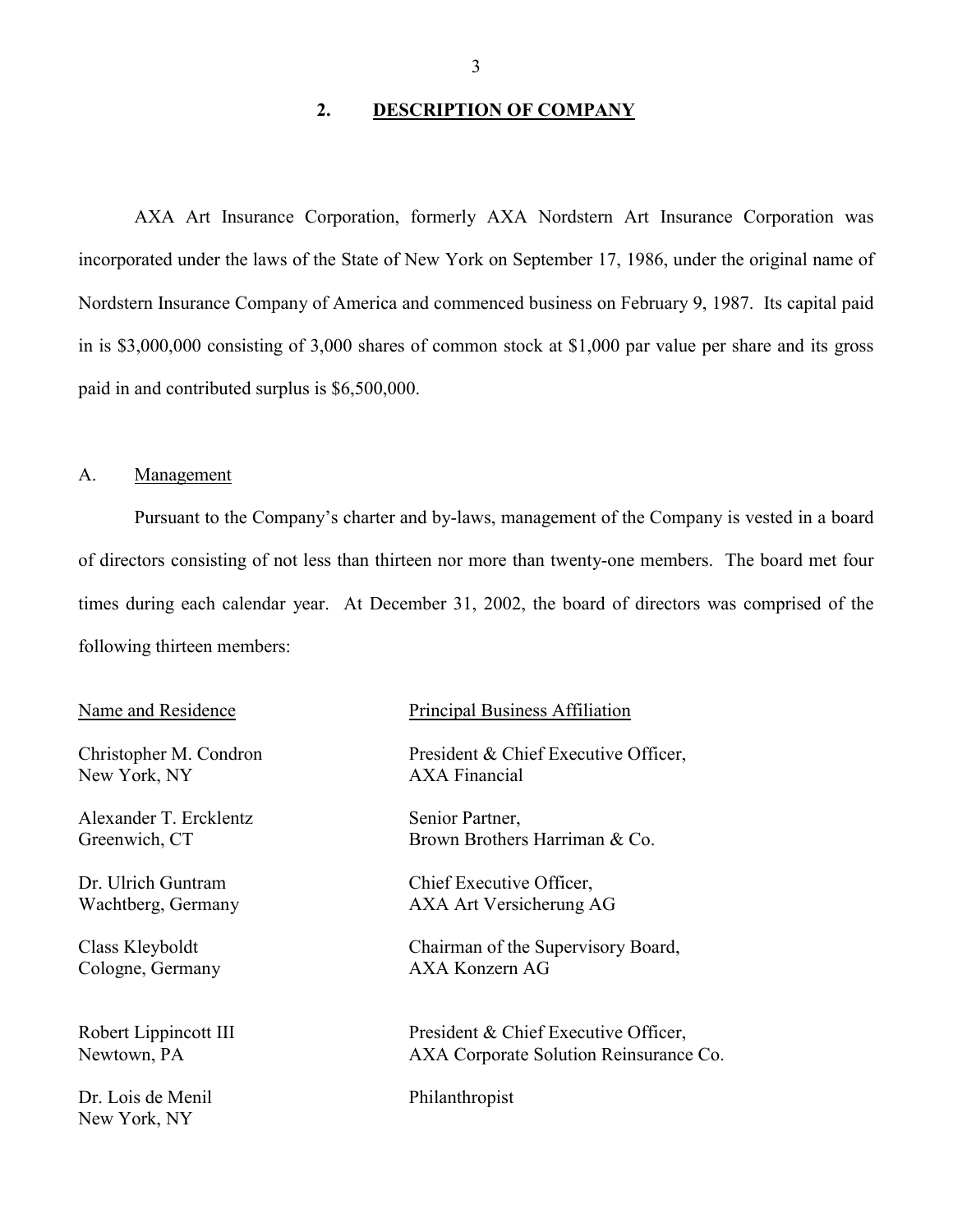| Name and Residence                | <b>Principal Business Affiliation</b>     |
|-----------------------------------|-------------------------------------------|
| Timotheus R. Pohl<br>New York, NY | Collector                                 |
| Ernest Reifenhauser               | Treasurer,                                |
| Montrose, NY                      | <b>AXA Art Insurance Corporation</b>      |
| Marc M. Tract, Esqu.              | Partner,                                  |
| Brookville, NY                    | Katten, Muchin, Zavis and Roseman         |
| Dr. Dietrich von Frank            | President & Chief Executive Officer,      |
| New York, NY                      | <b>AXA Art Insurance Corporation</b>      |
| Werner Walbrol                    | President,                                |
| New York, NY                      | German American Chamber of Commerce, Inc. |
| Dr. John Walsh                    | Director Emeritus,                        |
| Santa Monica, CA                  | J. Paul Getty Museum                      |
| <b>Bruce Wolmer</b>               | Editor-in-Chief and Publisher,            |
| New York, NY                      | Art and Auction Magazine                  |

 A review of the minutes of the board of directors' meetings held during the examination period indicated that the meetings were generally well attended and each board member has an acceptable record of attendance.

As of December 31, 2002, the principal officers of the Company were as follows:

Name Title

Ernest Riefenhauser Gary Kerr Secretary

Dr. Dietrich von Frank President & Chief Executive Officer<br>Christiane Fischer Chief Operating Officer Chief Operating Officer<br>Treasurer

4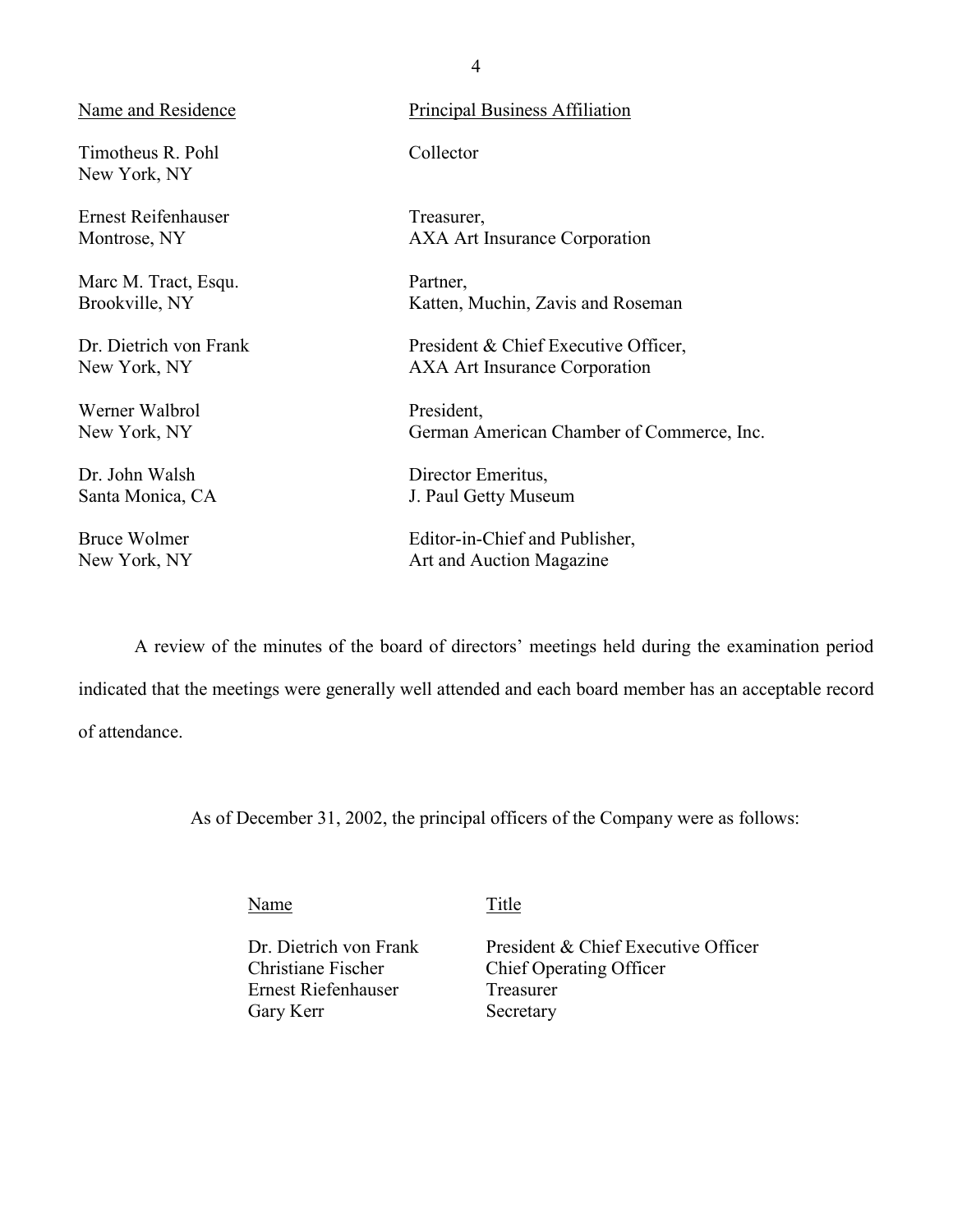### <span id="page-6-0"></span>B. Territory and Plan of Operation

As of December 31, 2002, the Company was licensed to write business in the District of Columbia and all states except Vermont.

 As of the examination date, the Company was authorized to transact the kinds of insurance as defined in the following numbered paragraphs of Section 1113(a) of the New York Insurance Law:

| Paragraph      | Line of Business                               |
|----------------|------------------------------------------------|
| 3              | Accident & health                              |
| $\overline{4}$ | Fire                                           |
| 5              | Miscellaneous property damage                  |
| 6              | Water damage                                   |
| $\overline{7}$ | Burglary and theft                             |
| 8              | Glass                                          |
| 9              | Boiler and machinery                           |
| 10             | Elevator                                       |
| 12             | Collision                                      |
| 14             | Property damage liability                      |
| 15             | Workers' compensation and employers' liability |
| 16             | Fidelity and surety                            |
| 19             | Motor vehicle and aircraft physical damage     |
| 20             | Marine and inland marine                       |
| 21             | Marine protection and indemnity                |
|                |                                                |

In addition, the Company is licensed to transact such workers' compensation insurance as may be incident to coverages relating to ocean marine contemplated under paragraphs 20 and 21 of Section 1113(a), including insurances described in the Longshoremen's and Harbor Workers' Compensation Act (Public Law No. 803,  $69^{th}$  Congress, as amended; 33 USC Section 901 et. seq. as amended).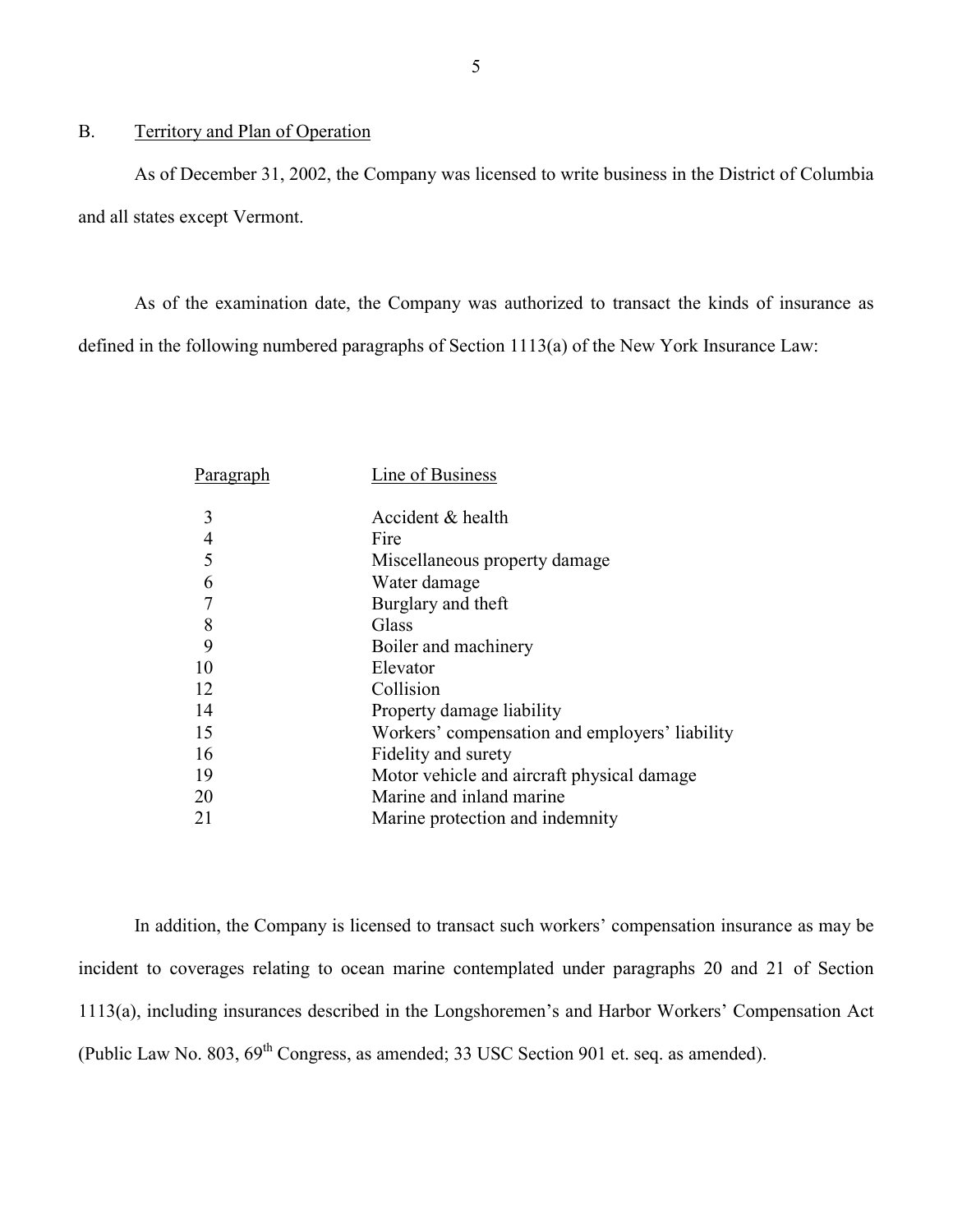Based on the lines of business for which the Company is licensed and the Company's current capital structure, and pursuant to the requirements of Articles 13 and 41 of the New York Insurance Law, the Company is required to maintain a minimum surplus to policyholders in the amount of \$3,200,000.

The Company specializes principally in underwriting inland marine and related lines of business, with an emphasis on personal and commercial fine art coverage and other insurance floaters.

 The following schedule shows the direct premiums written in New York State as well as countrywide by calendar year within the examination period, and the percentage which the New York premiums bear to the countrywide premiums:

### DIRECT PREMIUMS WRITTEN

|               |                |                            | Premiums Written in New York State as a |
|---------------|----------------|----------------------------|-----------------------------------------|
| Calendar Year | New York State | <b>Total United States</b> | Percentage of United States Premiums    |
| 1999          | \$6,465,575    | \$21,136,515               | 30.59%                                  |
| 2000          | \$7,080,703    | \$23,986,921               | 29.52%                                  |
| 2001          | \$7,103,437    | \$25,187,290               | 28.20%                                  |
| 2002          | \$7,258,058    | \$25,748,089               | 28.19%                                  |

### C. Reinsurance

#### Assumed

The Company assumes a relatively minor volume of business as compared to its direct writings.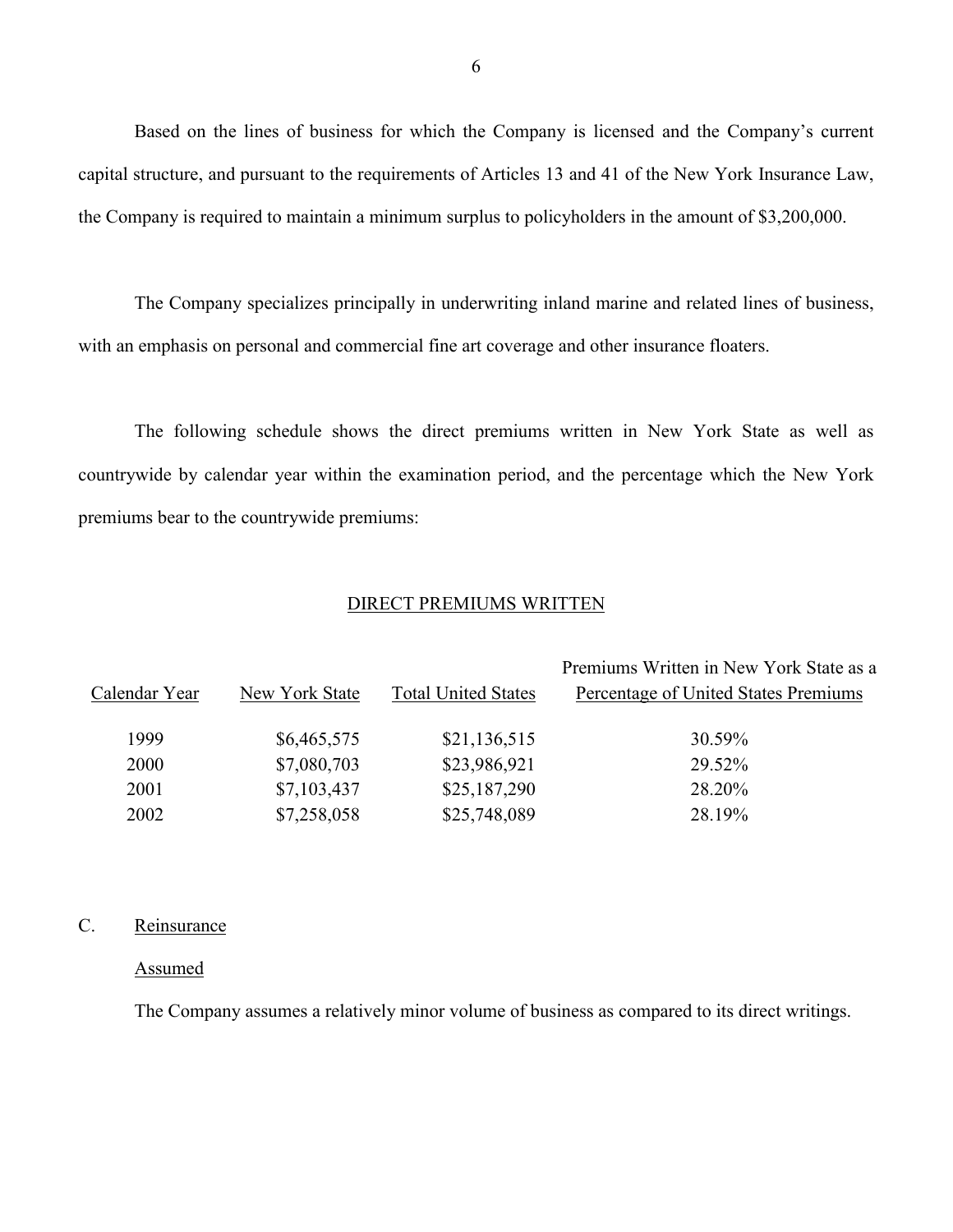### Ceded

100% Unauthorized

The Schedule F data as contained in the Company's filed annual statements was found to accurately reflects its reinsurance transactions.

The examiner reviewed all ceded reinsurance contracts in effect at December 31, 2002. The contracts all contained the required standard clauses including insolvency clauses meeting the requirements of Section 1308 of the New York Insurance Law.

The Company had the following ceded reinsurance program in effect at December 31, 2002:

| Type of treaty                                                          | Cession                              |
|-------------------------------------------------------------------------|--------------------------------------|
| Property / Casualty:                                                    |                                      |
| Per Occurrence Excess of Loss<br><b>Two Layers</b><br>100% Unauthorized | \$50,377,000 excess of \$2,500,000.  |
| Fine Arts Surplus<br>100% Unauthorized                                  | \$57,282,000 excess of \$52,877,000. |
| Per Occurrence Excess of Loss Earthquake                                | \$44,065,000 excess of \$52,877,000. |

The Company's retention increased from \$666,667 to \$2,500,000, and its limits decreased from \$79,333,332 to \$50,377,000, compared with the prior examination period. The percentage of cessions to authorized reinsurers has also decreased compared with the prior examination period. The fine arts surplus and per occurrence excess of loss earthquake coverages that reduce the Company's exposure originated in this examination period.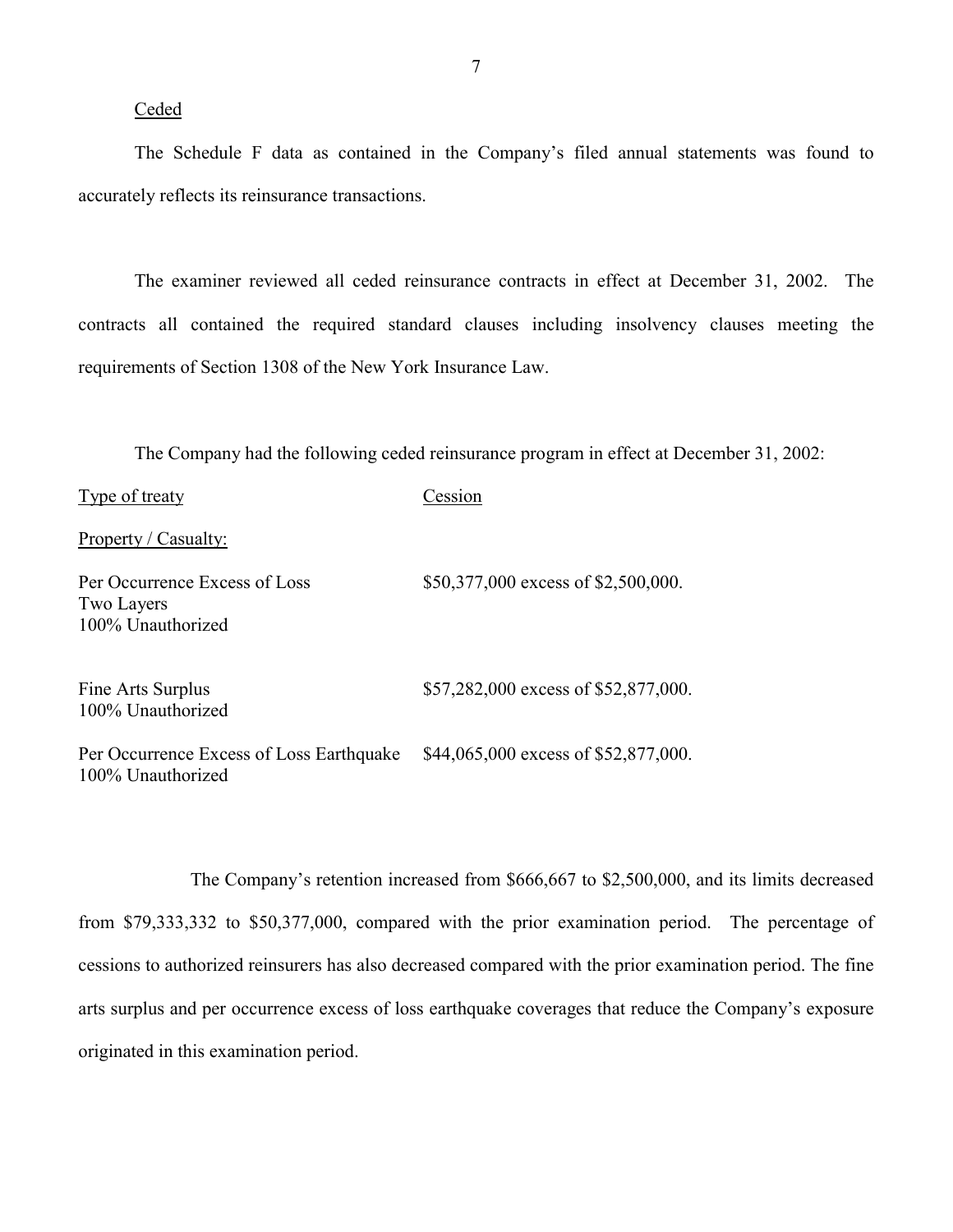#### <span id="page-9-0"></span>Unauthorized Reinsurance

 The letters of credit obtained by the Company in order to take credit for cessions made to unauthorized reinsurers were reviewed for compliance with Department Regulation 133. No exceptions were noted.

#### D. Holding Company System

The Company is 100% owned by, AXA Art Holdings, Inc., a New York State corporation, which is ultimately controlled by AXA (France).

 such filings were complete and were filed in a timely manner pursuant to Article 15 of the New York A review of the holding company registration statements filed with this Department indicated that Insurance Law and Department Regulation 52.

The Company reported in its filed annual statement as of December 21, 2002, \$192,593 for net admitted receivable from parent and \$429,238 for payable to its parent, AXA Holdings. Section 1505(d) of the New York Insurance Law states:

 superintendent in writing of its intention to enter any such transaction at least thirty days prior thereto, or such shorter period as he may permit, and he has not disapproved it "The following transactions between a domestic controlled insurer and any person in its holding company system may not be entered into unless the insurer has notified the within such period: (1) sales, purchase, exchanges, loans or extensions of credit, or investments, involving more than one-half of one percent but less than five percent of the insurer's admitted assets at last year end…"

A review of the Company's related party accounts indicated that the Company does not have a written agreement to support the basis for those transactions and neither did the Company notify the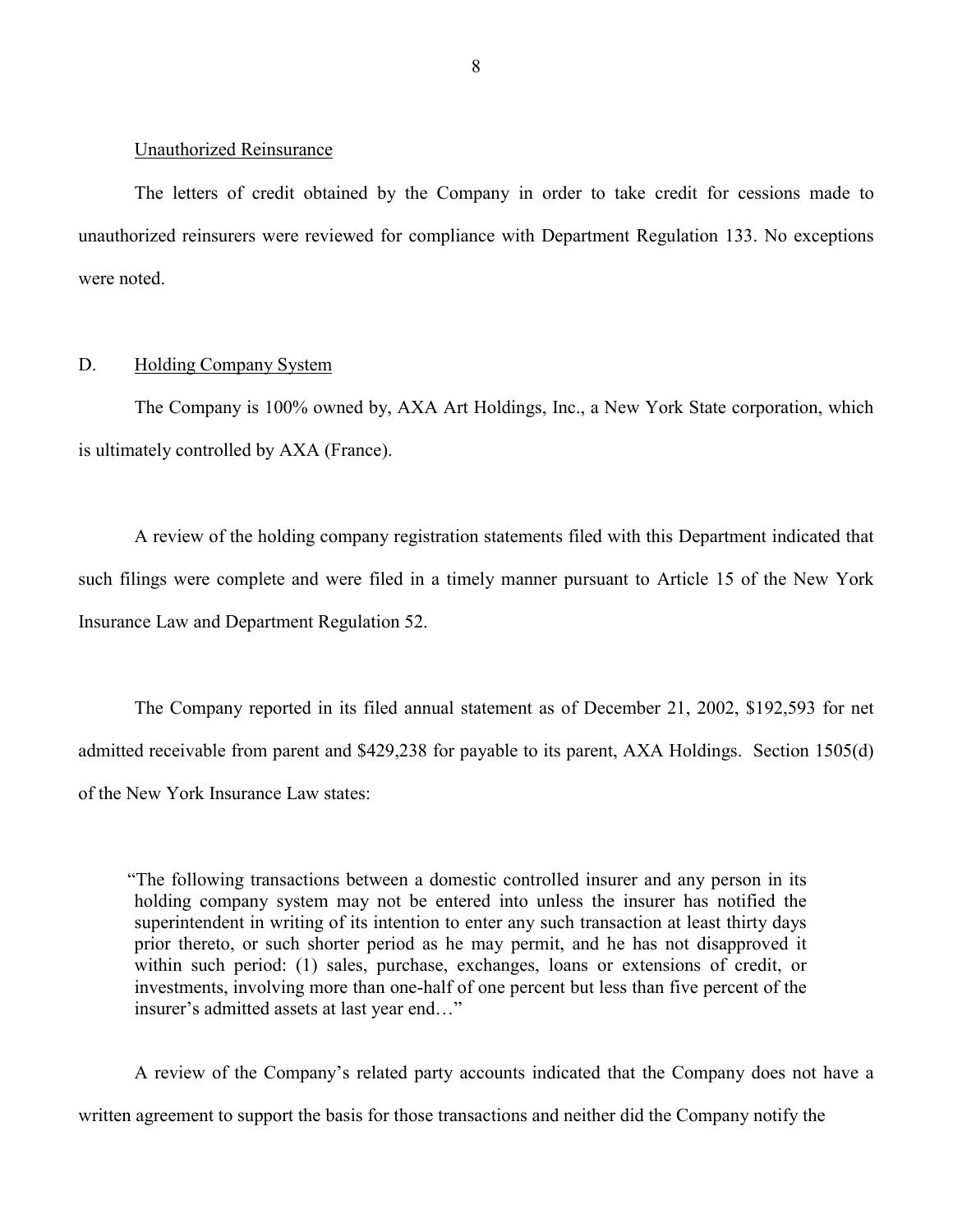Department in writing of its intention to enter into such transactions. The prior examination recommended that the Company comply with Section 1505(d) of the New York Insurance Law and notify the Department in writing of all applicable transactions with members of its holding company system. The Company has not complied with this recommendation and it is reiterated herein.

The following is an abbreviatetd chart of the holding company system at December 31, 2002:

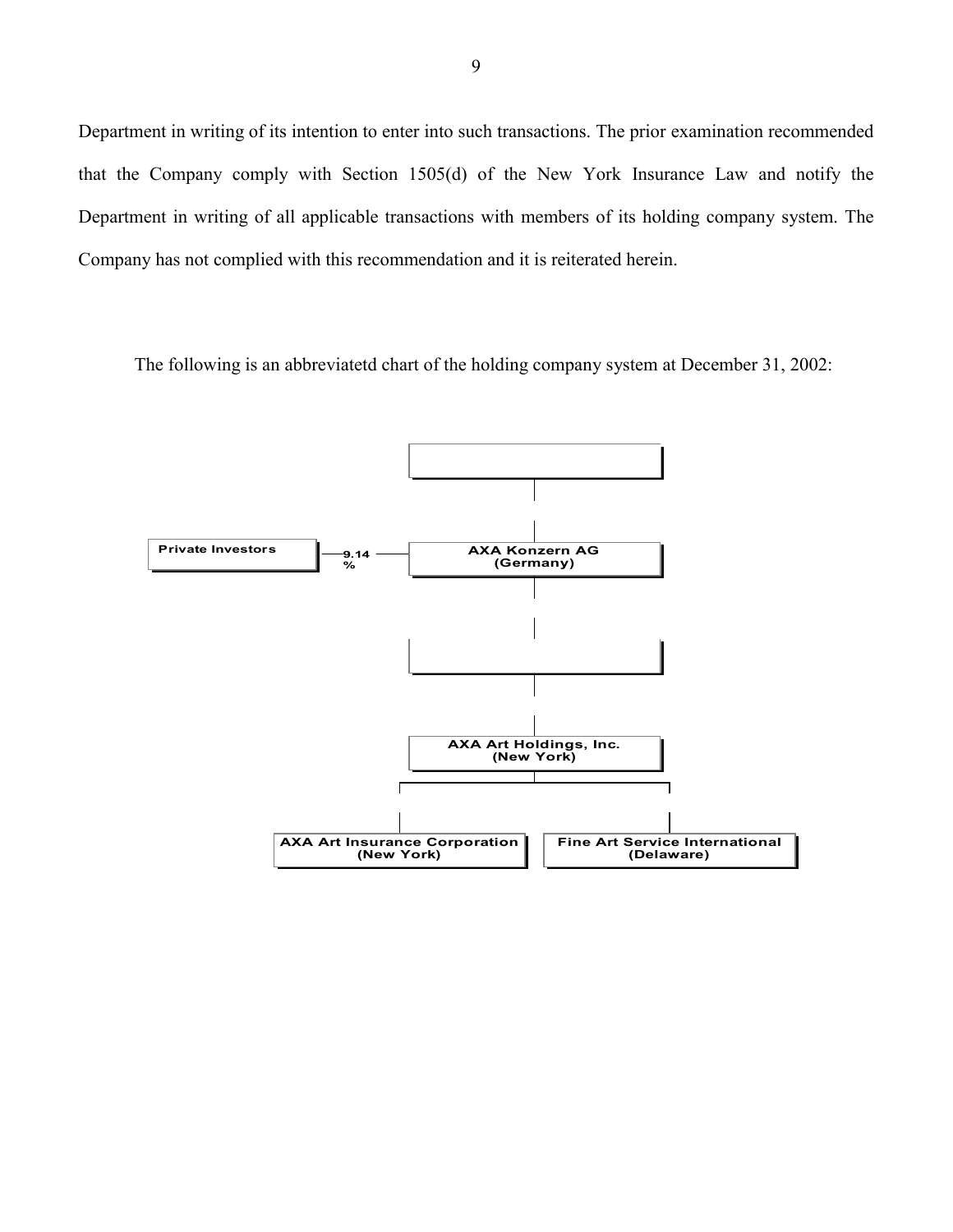<span id="page-11-0"></span>At December 31, 2002, the Company was party to the following agreement with other members of its holding company system:

#### Tax Allocation Agreement

On October 1, 1994, the Company entered into tax allocation and tax reimbursement agreements with AXA Art Holding, Inc and Fine Art Service. Under this agreement the Company will file a consolidated federal income tax return with its affiliated group. The agreement was filed with this Department pursuant to Section 1505 of the New York Insurance Law.

### E. Abandoned Property Law

 day of April each year. Such filing is required of all insurers regardless of whether or not they have any Section 1316 of the New York Abandoned Property Law provides that amounts payable to a resident of this state from a policy of insurance, if unclaimed for three years, shall be deemed to be abandoned property. Such abandoned property shall be reported to the comptroller on or before the first abandoned property to report.

 outstanding check report as of January 2003. It is recommended that the Company file its abandoned The Company's abandoned property reports for the period of this examination were not filed. The Company indicated that no report was filed due to not having unclaimed insurance proceeds to report. Upon review, the examiner noted several checks outstanding more than three years on Company's property reports on a timely basis pursuant to the provisions of Section 1316 of the New York Abandoned Property Law.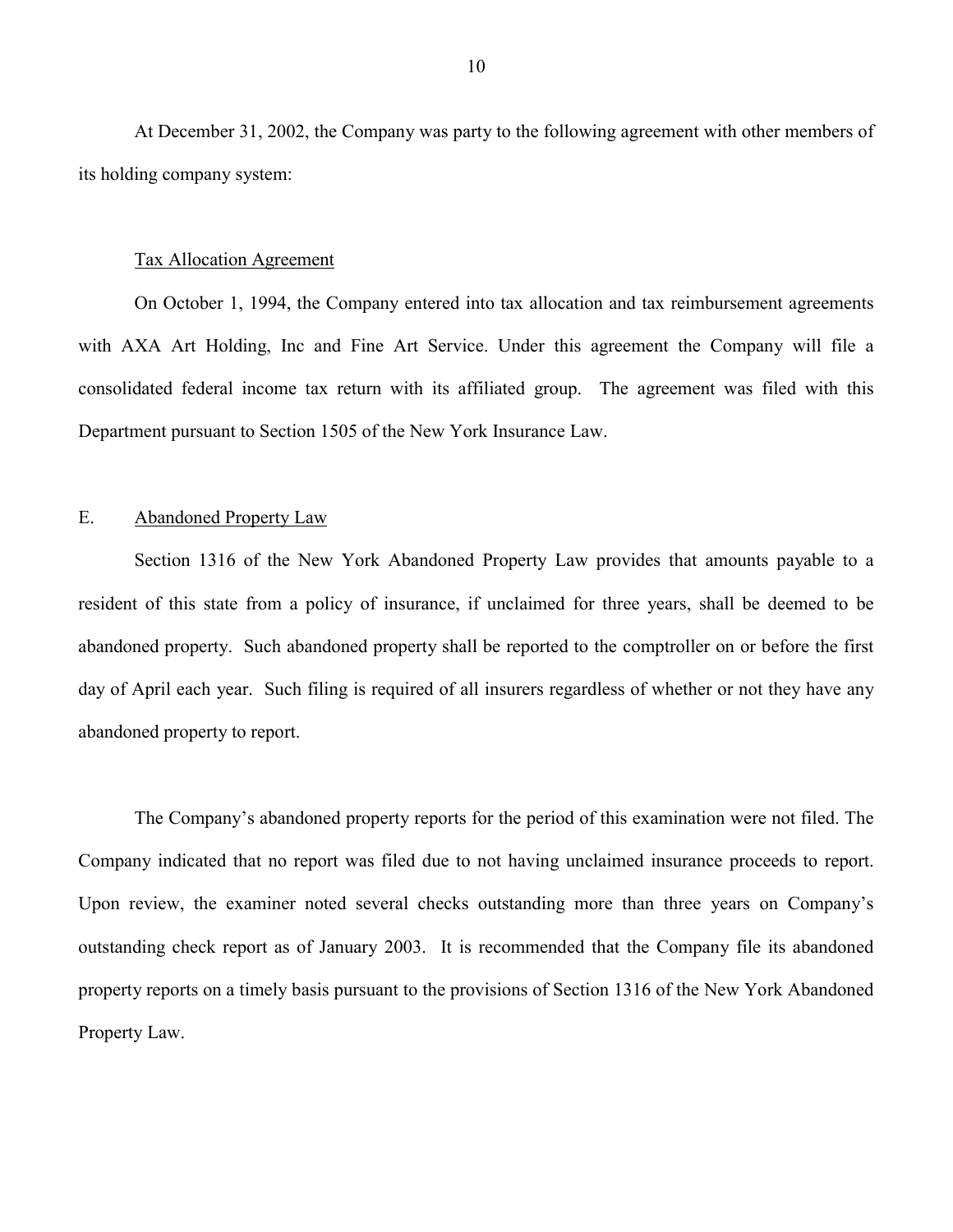### <span id="page-12-0"></span>F. Accounts and Records

During the course of this examination, it was noted that the Company's treatment of certain items was not in accordance with generally accepted statutory accounting principles and Department guidelines. Descriptions of such items follows:

### 1. Custodial Agreement

The Company's custodial agreement with State Street Bank was reviewed during the examination and found to be lacking the following provisions, which are deemed to be representative of good business practices for the contents of such agreements:

- The custodian will maintain records sufficient to verify information the insurer is required to report in Schedule D of its annual statement blank filed with the Department.
- The custodian will furnish the insurer with the appropriate affidavits in the form as may be acceptable to the insurer and to the Department in order for the assets to be recognized as admitted assets of the insurer.

It is recommended that the Company amend its custodial agreement to include the above mentioned provisions.

### 2. Check Signing

The Company's procedure for check signing requires two signatories. From the selected sample of checks tested, the examiner noted five checks with only one signature. It is recommended that the Company adhere to its check signing procedures in order to maintain proper safeguards and control of its cash account.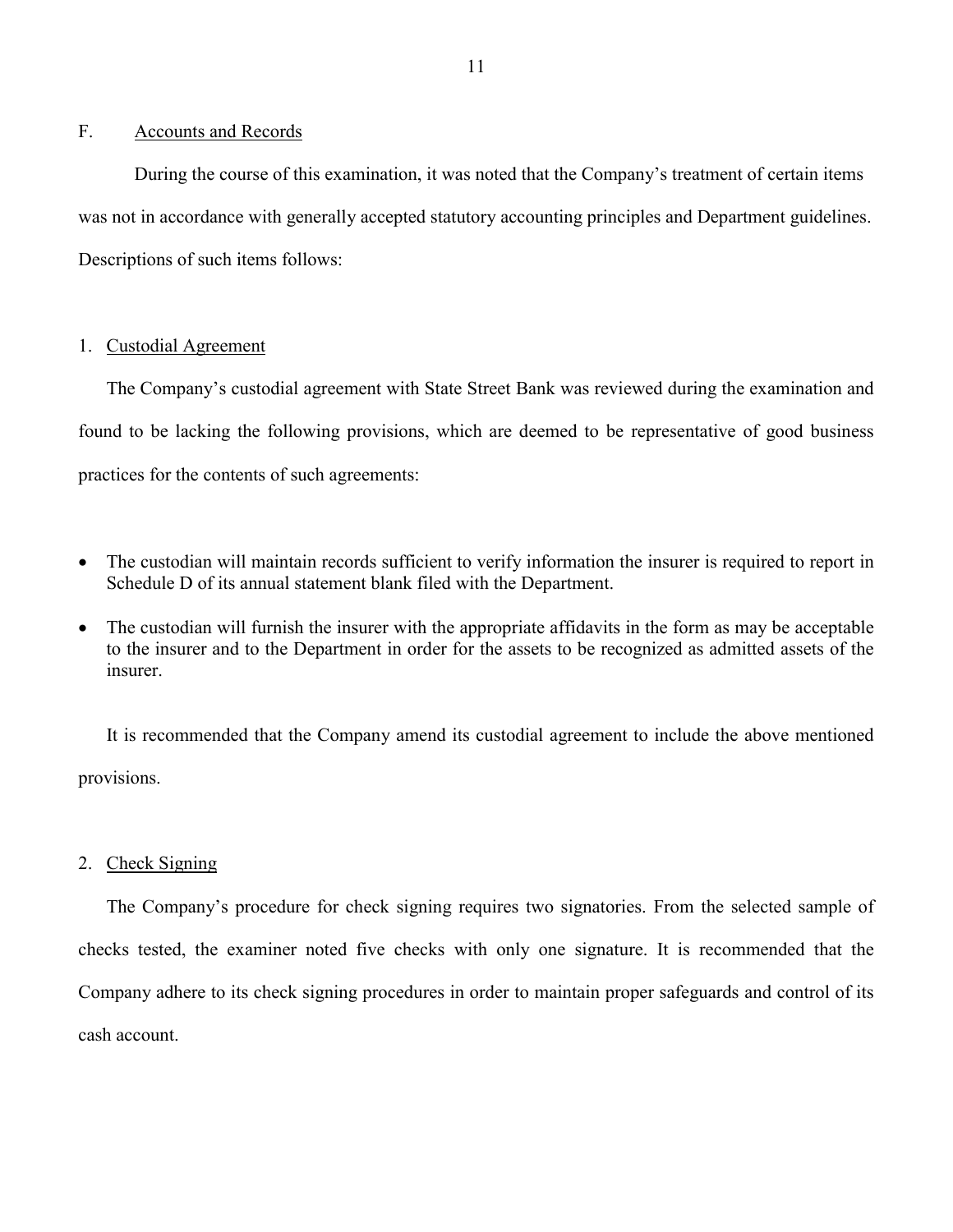#### 3. Agents' Balances

The reported amount of agents' balances over 90 days past due of \$797,207 is \$794,573 less than the examination amount of \$1,591,780. The Company was unable to produce evidence in the form of detailed schedules to support the difference. The prior examination recommended that the Company maintain detailed records to substantiate reported amount over 90 days past due. The Company has not complied with this recommendation and it is reiterated herein.

### 4. Security Deposits

 The Company's required deposits for the State of New York were held with a bank in Massachusetts. Section 1314 (a) (1) of the New York Insurance Law stipulates that:

"such deposits shall be kept ….with a bank, trust company or national bank in this state which may be designated by the depositing insurer, subject to the approval of the superintendent."

It is recommended that the Company comply with Section 1314 (a) (1) of the New York Insurance Law.

### G. Significant Operating Ratios

The following ratios have been computed as of December 31, 2002, based upon the results of this examination:

| Net premiums written to                                                                   |       |
|-------------------------------------------------------------------------------------------|-------|
| surplus as regards policyholders                                                          | 96%   |
| Liabilities to liquid assets (cash and invested<br>assets less investments in affiliates) | 76%   |
| Premiums in course of collection to                                                       |       |
| surplus as regards policyholders                                                          | $8\%$ |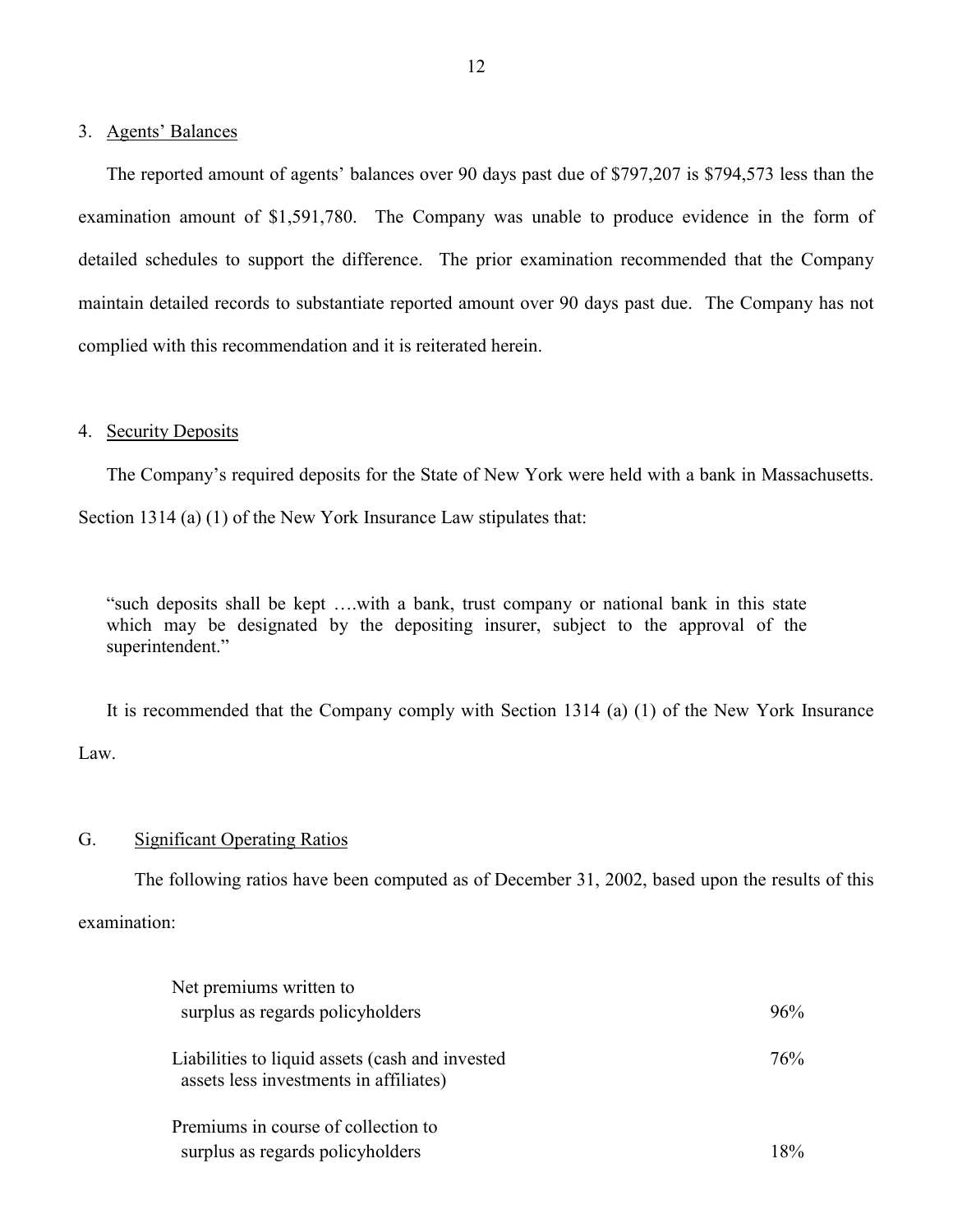All of the above ratios fall within the benchmark ranges set forth in the Insurance Regulatory Information System of the National Association of Insurance Commissioners.

The underwriting ratios presented below are on an earned/incurred basis and encompass the fouryear period covered by this examination:

|                                      | Amounts      | Ratios  |
|--------------------------------------|--------------|---------|
| Losses and loss adjustment expenses  |              |         |
| incurred                             | \$32,422,920 | 40.28%  |
| Other underwriting expenses incurred | 45,304,185   | 56.28   |
| Net underwriting gain                | 2,776,556    | 3.45    |
| Premiums earned                      | \$80,503,661 | 100.00% |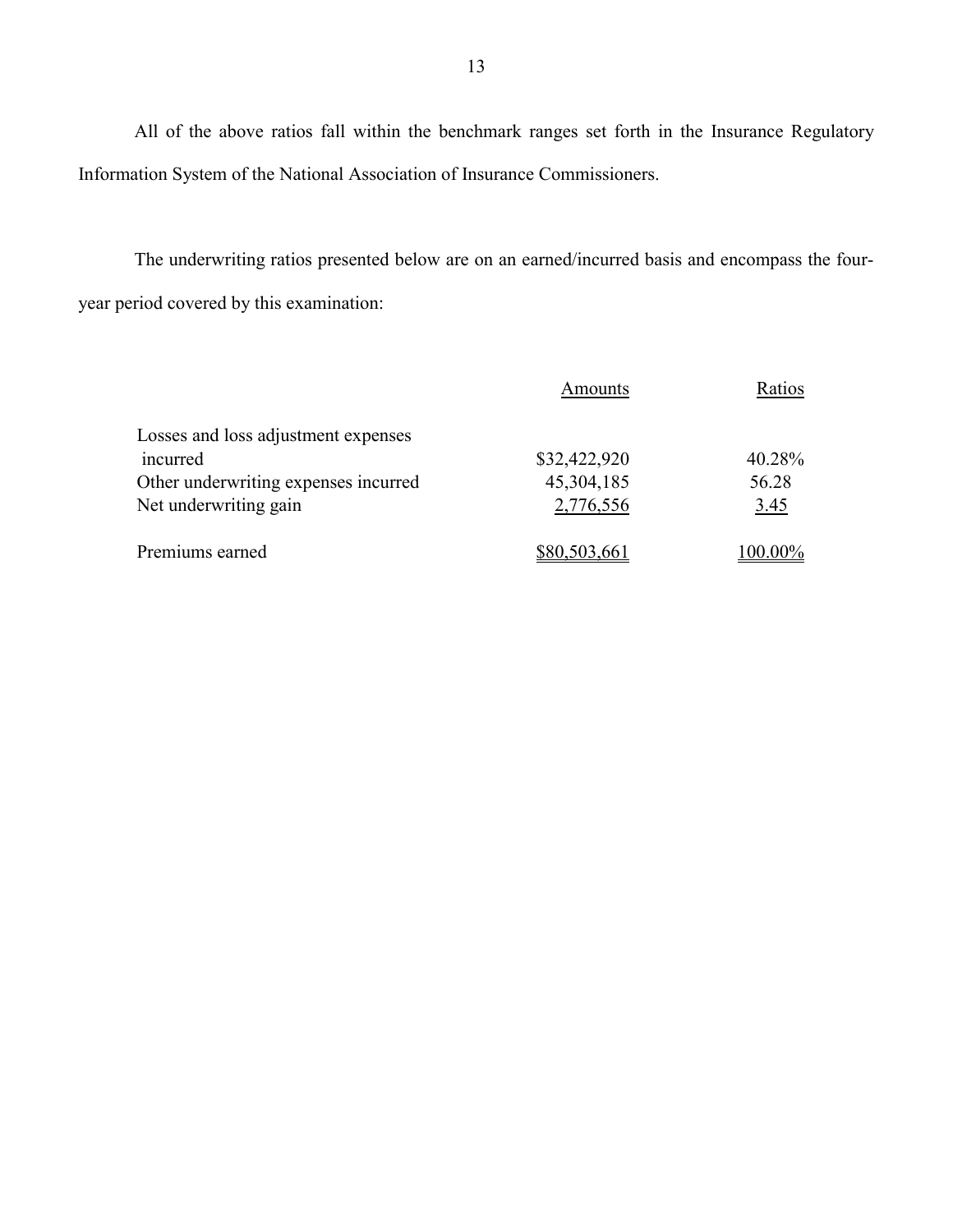### **3. FINANCIAL STATEMENTS**

### A Balance Sheet

 The following shows the assets, liabilities and surplus as regards policyholders as determined by this examination as of December 31, 2002 and as reported by the Company:

| Assets                                     |              | <b>Assets Not</b> | Net Admitted |
|--------------------------------------------|--------------|-------------------|--------------|
|                                            | Assets       | Admitted          | Assets       |
| <b>Bonds</b>                               | \$39,603,998 | \$                | \$39,603,998 |
| Common stocks (stocks)                     | 5,669,857    |                   | 5,669,857    |
| Cash and short-term investments            | 5,060,198    |                   | 5,060,198    |
| Other invested assets                      | 1,850,082    |                   | 1,850,082    |
| Premiums and agents' balances in course    |              |                   |              |
| of course of collection                    | 4,414,483    | 797,207           | 3,617,276    |
| Federal and foreign income tax             |              |                   |              |
| recoverable                                | 1,995,307    |                   | 1,995,307    |
| Interest, dividends and real estate income |              |                   |              |
| due and accrued                            | 495,447      |                   | 495,447      |
| Receivable from parent, subsidiaries and   |              |                   |              |
| affiliates                                 | 810,190      | 617,597           | 192,593      |
| Security deposit                           | 115,108      |                   | 115,108      |
| <b>Total Assets</b>                        | \$60,014,670 | \$1,414,804       | \$58,599,866 |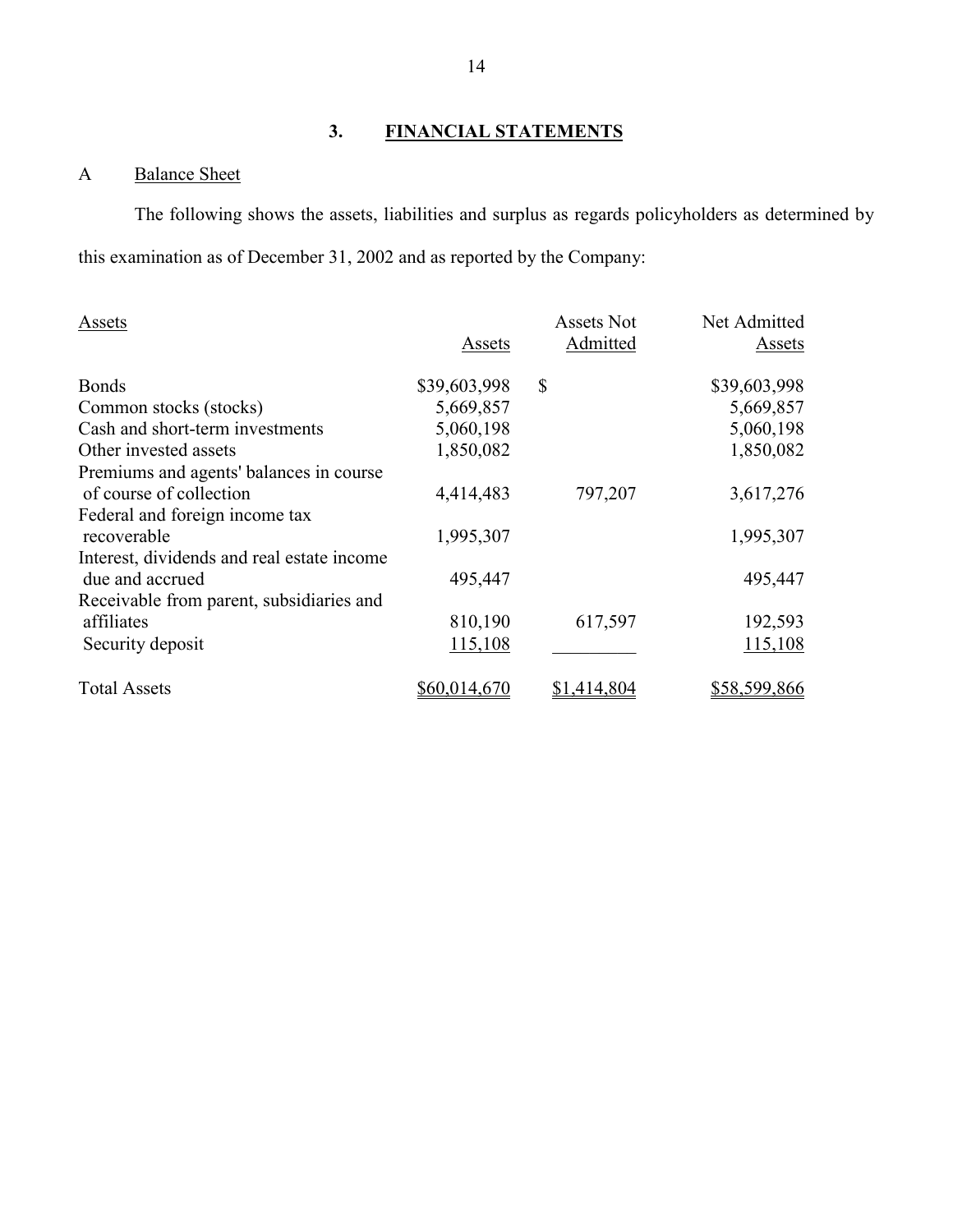### **Liabilities**

| Losses                                                |             | \$17,554,000        |
|-------------------------------------------------------|-------------|---------------------|
| Loss adjustment expenses                              |             | 494,581             |
| Commissions payable, contingent commissions and other |             |                     |
| similar charges                                       |             | 436,192             |
| Other expenses (excluding taxes, licenses and fees)   |             | 544,960             |
| Unearned premiums                                     |             | 12,102,352          |
| Ceded reinsurance premiums payable (net of ceding     |             |                     |
| commissions)                                          |             | 2,707,230           |
| Funds held by company under reinsurance treaties      |             | 4,333,332           |
| Drafts outstanding                                    |             | 103,217             |
| Payable to parent, subsidiaries and affiliates        |             | 429,238             |
| Deferred rent                                         |             | 94,311              |
| <b>Total liabilities</b>                              |             | \$38,799,413        |
| Common capital stock                                  | \$3,000,000 |                     |
| Gross paid in and contributed surplus                 | 6,500,000   |                     |
| Unassigned funds (surplus)                            | 10,300,453  |                     |
| Surplus as regards policyholders                      |             | 19,800,453          |
| Total liabilities, surplus and other funds            |             | <u>\$58,599,866</u> |

Note: The Internal Revenue Service has not audited tax returns covering tax years 1999 through 2002. The examiner is unaware of any potential exposure of the Company to any tax assessment and no liability has been established herein relative to such contingency.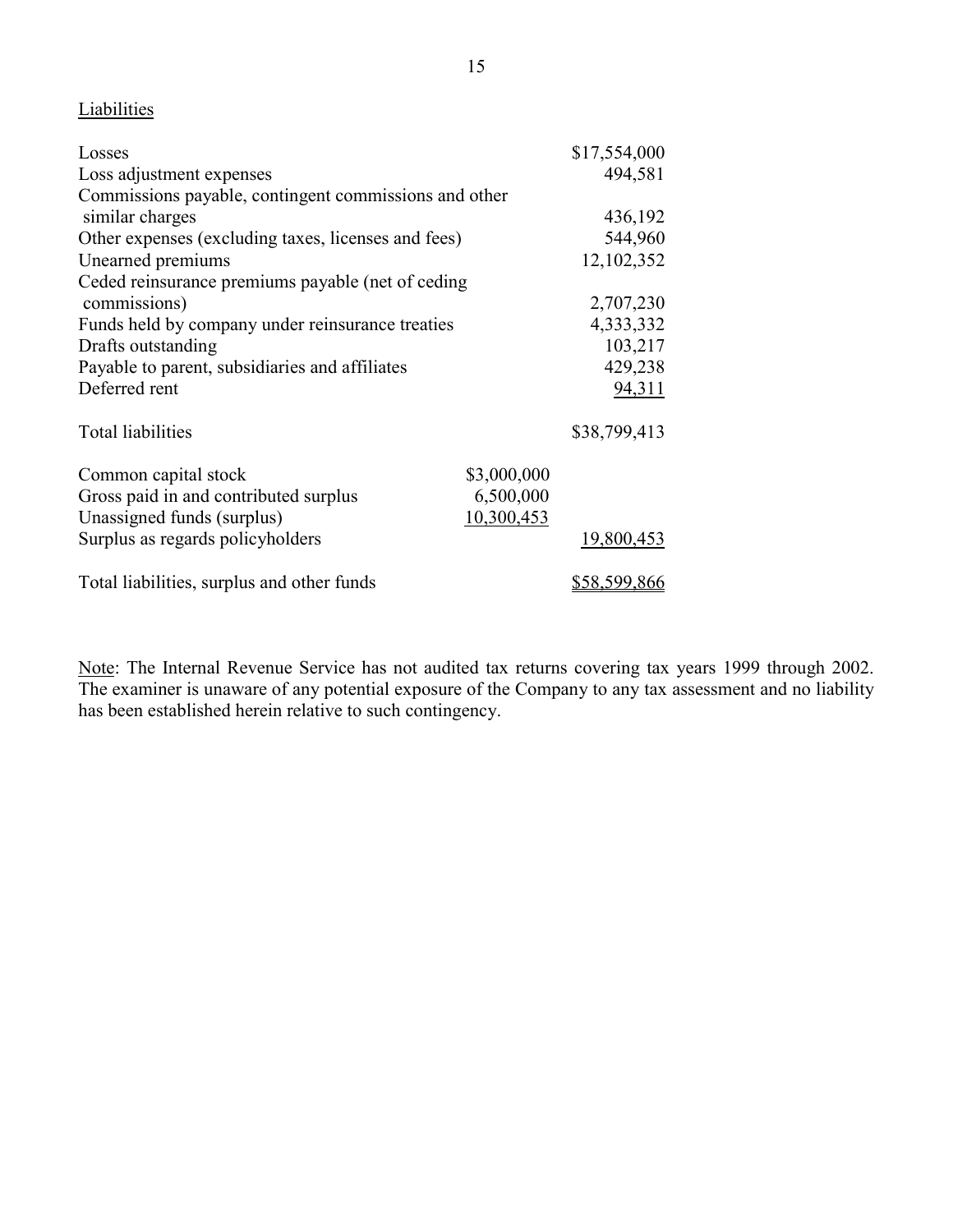### B. Underwriting and Investment Exhibit

Surplus as regards policyholders increased \$1,624,080 during the four-year examination period January 1, 1999 through December 31, 2002, detailed as follows:

| <b>Underwriting Income</b>                                                                                  |                                         |                    |
|-------------------------------------------------------------------------------------------------------------|-----------------------------------------|--------------------|
| Premiums earned                                                                                             |                                         | \$80,503,661       |
| Deductions:<br>Losses incurred<br>Loss adjustment expenses incurred<br>Other underwriting expenses incurred | \$29,572,317<br>2,850,603<br>45,304,185 |                    |
| Total underwriting deductions                                                                               |                                         | 77,727,105         |
| Net underwriting gain                                                                                       |                                         | \$2,776,556        |
| <b>Investment Income</b>                                                                                    |                                         |                    |
| Net investment income earned<br>Net realized capital gains                                                  | \$8,404,882<br>(604, 398)               |                    |
| Net investment gain                                                                                         |                                         | 7,800,484          |
| Net income after dividends to policyholders but before federal<br>and foreign income taxes                  |                                         | \$10,577,040       |
| Federal and foreign income taxes incurred                                                                   |                                         | 3,115,000          |
| Net income                                                                                                  |                                         | <u>\$7,462,040</u> |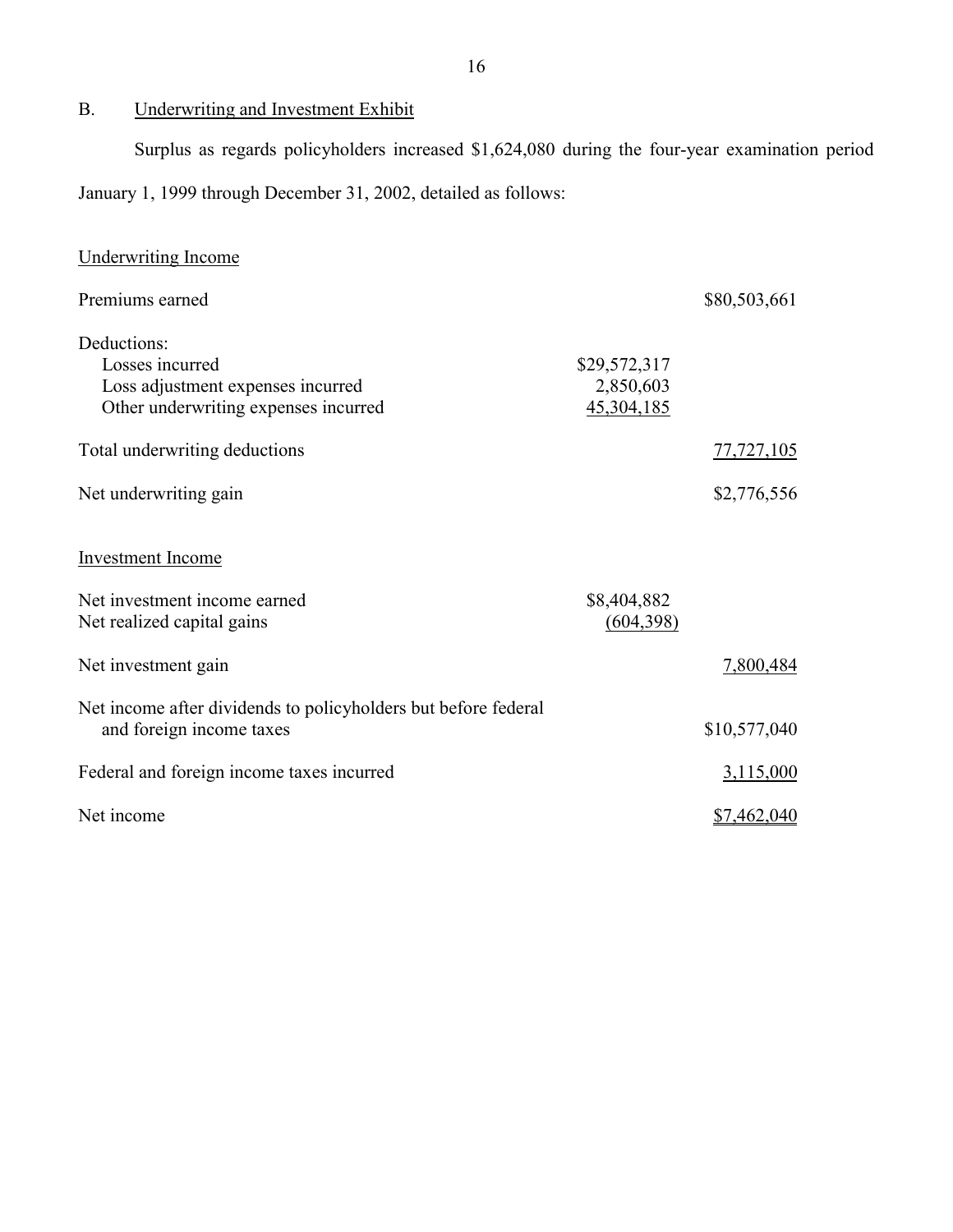## <span id="page-18-0"></span>C. Capital and Surplus Account

### Surplus as regards policyholders per report on examination as of December 31, 1998 \$18,176,373

|                                                          | Gains in<br><b>Surplus</b> | Losses in<br><b>Surplus</b> |              |
|----------------------------------------------------------|----------------------------|-----------------------------|--------------|
| Net income                                               | \$7,462,038                |                             |              |
| Net unrealized capital losses                            |                            | \$1,388,693                 |              |
| Change in net unrealized foreign exchange capital losses |                            | 604,500                     |              |
| Change in non-admitted assets                            |                            | 562,979                     |              |
| Cumulative effect of changes in accounting principles    | 1,418,214                  |                             |              |
| Capital changes transferred to surplus                   |                            | 500,000                     |              |
| Dividends to stockholders                                |                            | 4,200,000                   |              |
| Net increase in surplus                                  | \$8,880,252                | \$7,256,172                 | 1,624,080    |
| Surplus as regards policyholders per report on           |                            |                             |              |
| examination as of December 31, 2002                      |                            |                             | \$19,800,453 |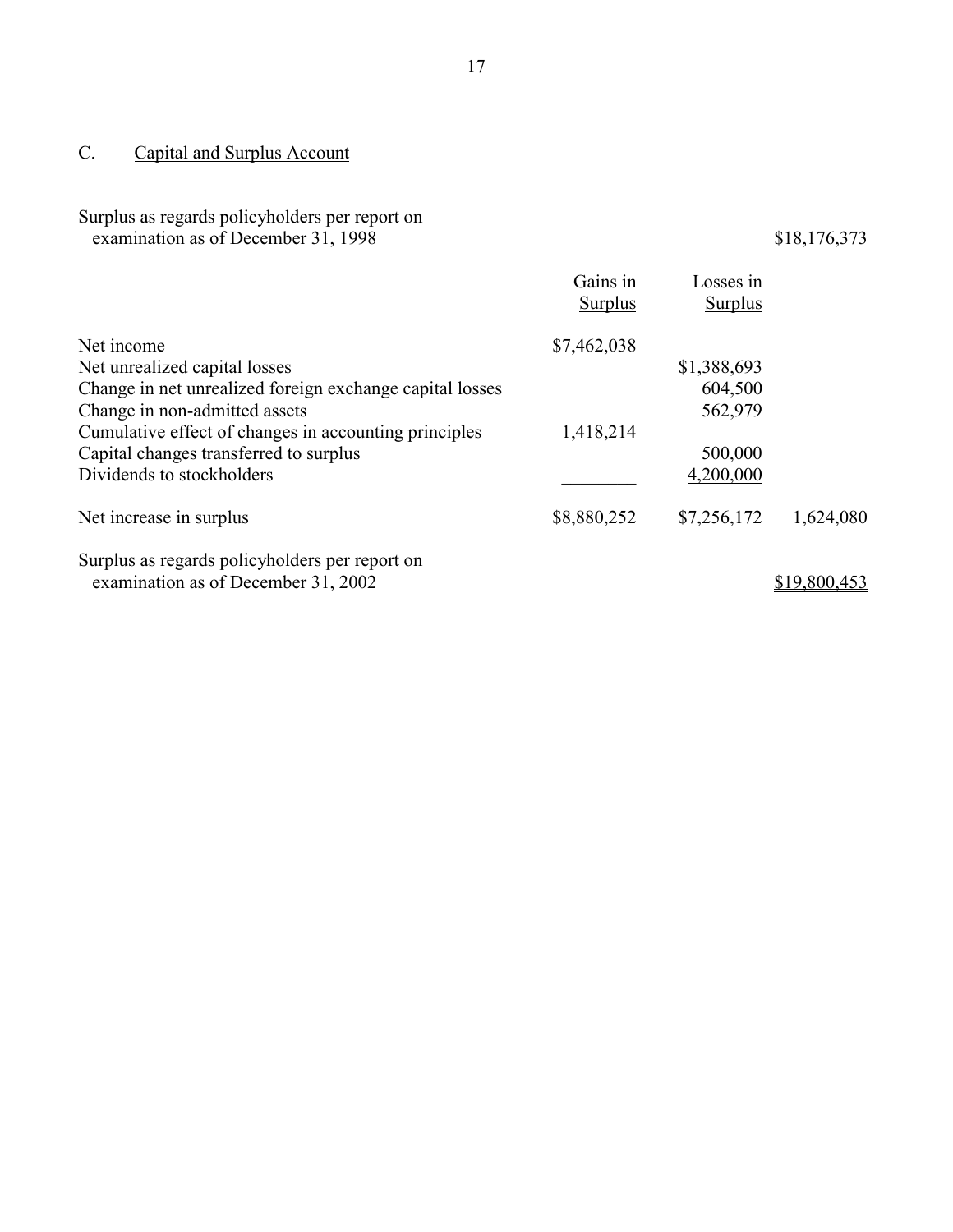### **4. LOSSES AND LOSS ADJUSTMENT EXPENSES**

<span id="page-19-0"></span>The examination liabilities for losses and loss adjustment expenses of \$17,554,000 and \$494,581 respectively, are the same as reported by the Company as of December 31, 2002. The examination analysis was conducted in accordance with generally accepted actuarial principles and practices and was based on statistical information contained in the Company's internal records and in its filed annual statements.

### **5. MARKET CONDUCT ACTIVITIES**

In the course of this examination, a review was made of the manner in which the Company conducts its business practices and fulfills its contractual obligations to policyholders and claimants. The review was general in nature and is not to be construed to encompass the more precise scope of a market conduct investigation, which is the responsibility of the Market Conduct Unit of the Property Bureau of this Department.

The general review was directed at practices of the Company in the following areas:

- A. Sales and advertising
- B. Underwriting
- C. Rating
- D. Claims and complaint handling

No problem areas were encountered.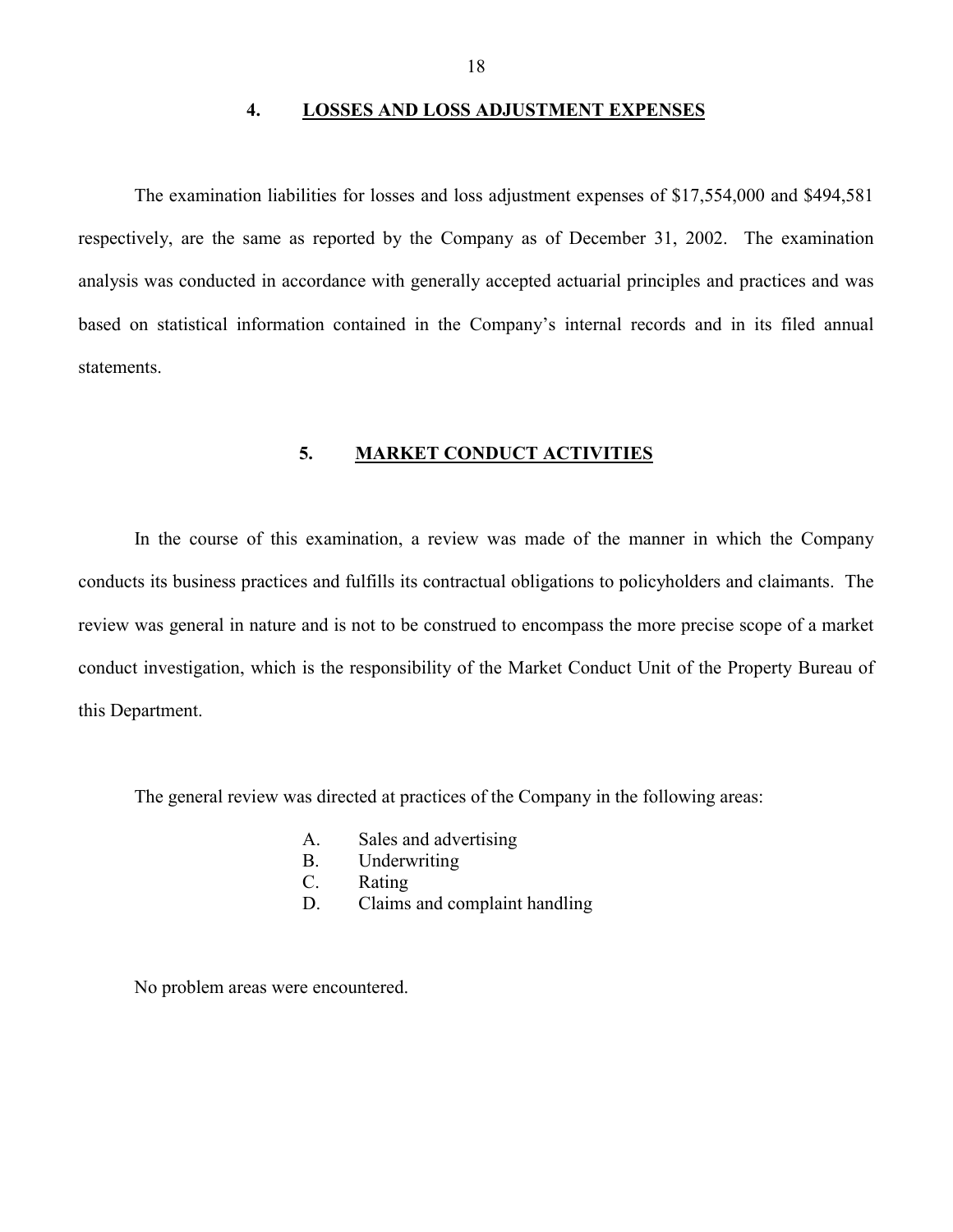### **6. COMPLIANCE WITH PRIOR REPORT ON EXAMINATION**

The prior report on examination contained five recommendations as follows (page numbers refer to the prior report):

### A. It was recommended that the Company comply with Section 325(a) of the New York Insurance Law and notify the Department in writing of ITEM PAGE NO. the New York Insurance Law and accompany all records kept in a language other than English with accurate translations. 7 The Company has complied with this recommendation. It was recommended that the Company have its reinsurance agreements signed and submitted to the Department for approval in accordance with Section 1505 of the New York Insurance Law. 8 The Company has complied with this recommendation. B. It was recommended that the Company comply with Section 1505(b) of the New York Insurance Law and maintain appropriate documentation of the transactions within its holding company system. 9 The Company has complied with this recommendation. It was recommended that the Company comply with Section 1505(d) of transactions within its holding company system. 9 The Company has not complied with this recommendation. A similar comment is made in this report. C. It was recommended that the Company maintain detailed records to substantiate reported amounts. 12 The Company has not complied with this recommendation. A similar comment is made in this report.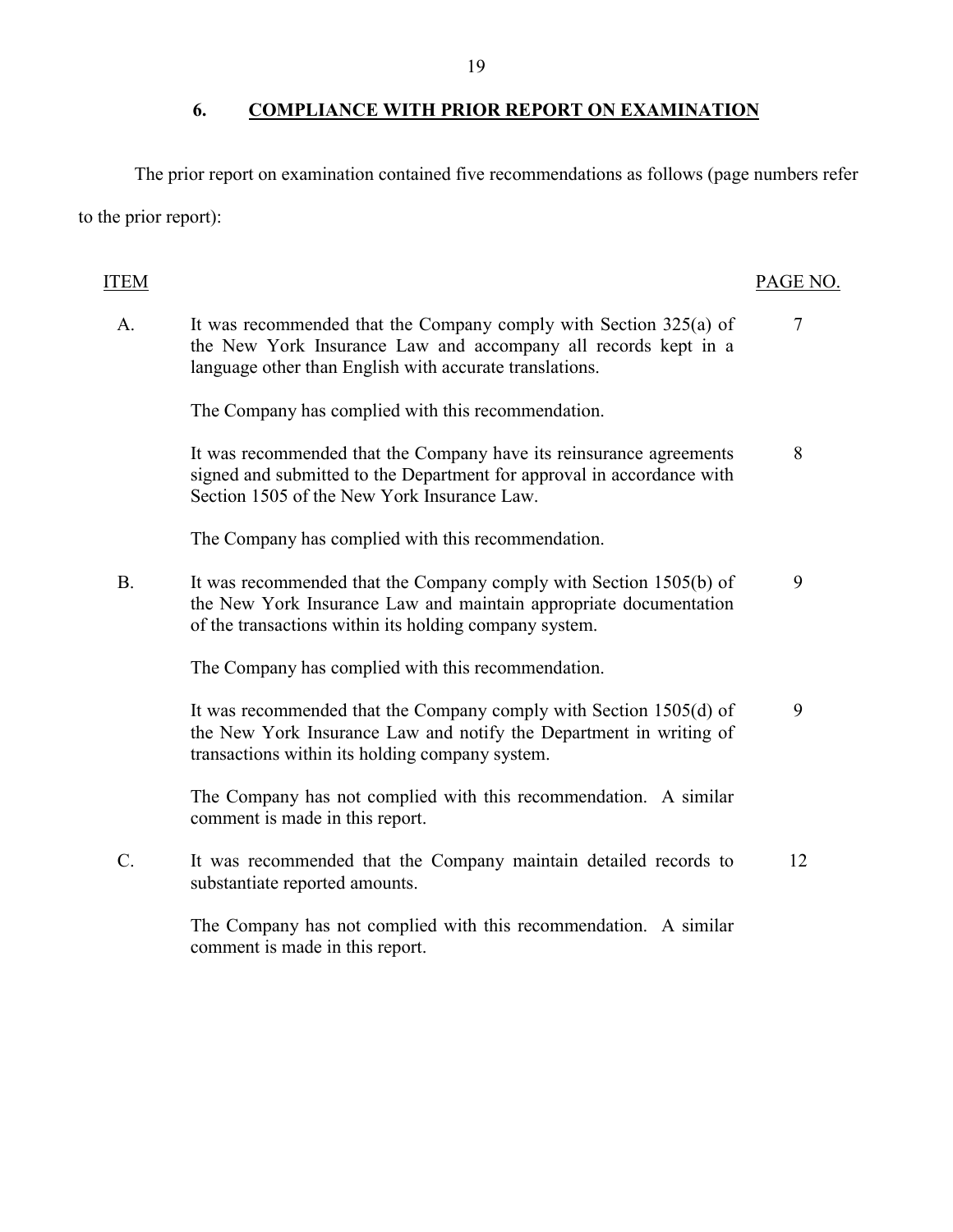### **7. SUMMARY OF COMMENTS AND RECOMMENDATIONS**

### <span id="page-21-0"></span>ITEM PAGE NO.

8

### A. Holding Company System

 the New York Insurance Law and notify the Department in writing of It is recommended that the Company comply with Section 1505(d) of transactions within its holding company system.

### B. Abandoned Property Law

It is recommended that the Company file its abandoned property reports 10 on a timely basis pursuant to the provisions of Section 1316 of the New York Abandoned Property Law.

### C. Accounts and Records

### 1. Custodial Agreement

It is recommended that the Company amend its custodial agreement to 11 include the required provisions.

### 2. Check Signing

It is recommended that the Company adhere to its check signing 11 procedures in order to maintain proper safeguards and control of its cash account.

### 3. Agents' Balances

It is recommended that the Company maintain detailed records to 12 substantiate reported amounts over 90 days past due.

### 4. Security Deposits

It is recommended that the Company comply with Section 1314 (a)(1) of the New York Insurance Law. 12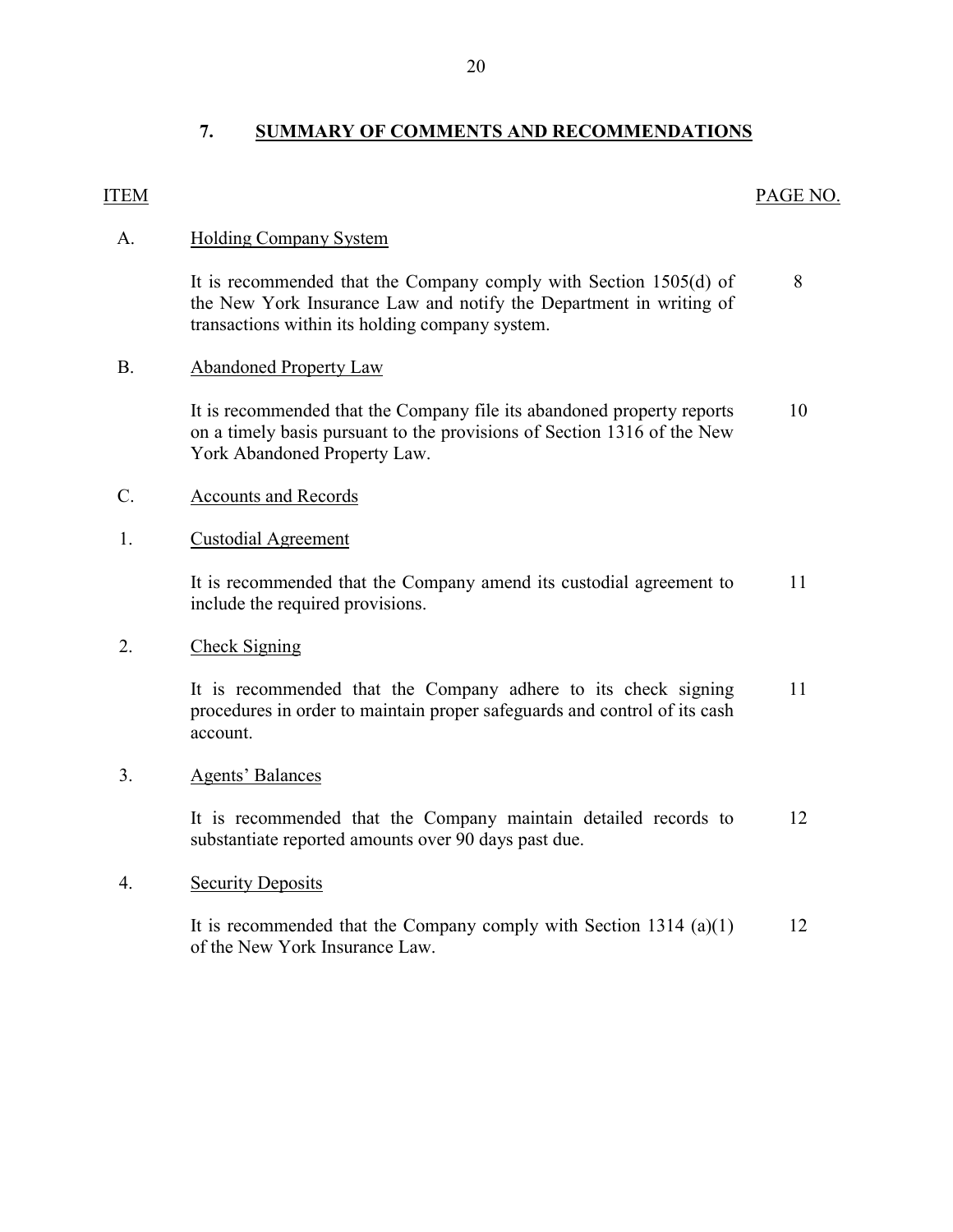Respectfully submitted,

/S/

Adebola Awofeso, Senior Insurance Examiner

### STATE OF NEW YORK )  $)$ <br>)SS: ) COUNTY OF NEW YORK )

Adebola Awofeso, being duly sworn, deposes and says that the foregoing report, subscribed by him, is true to the best of his knowledge and belief.

> $/S/$  /S/ Adebola Awofeso

Subscribed and sworn to before me

this day of  $\frac{1}{2003}$ .